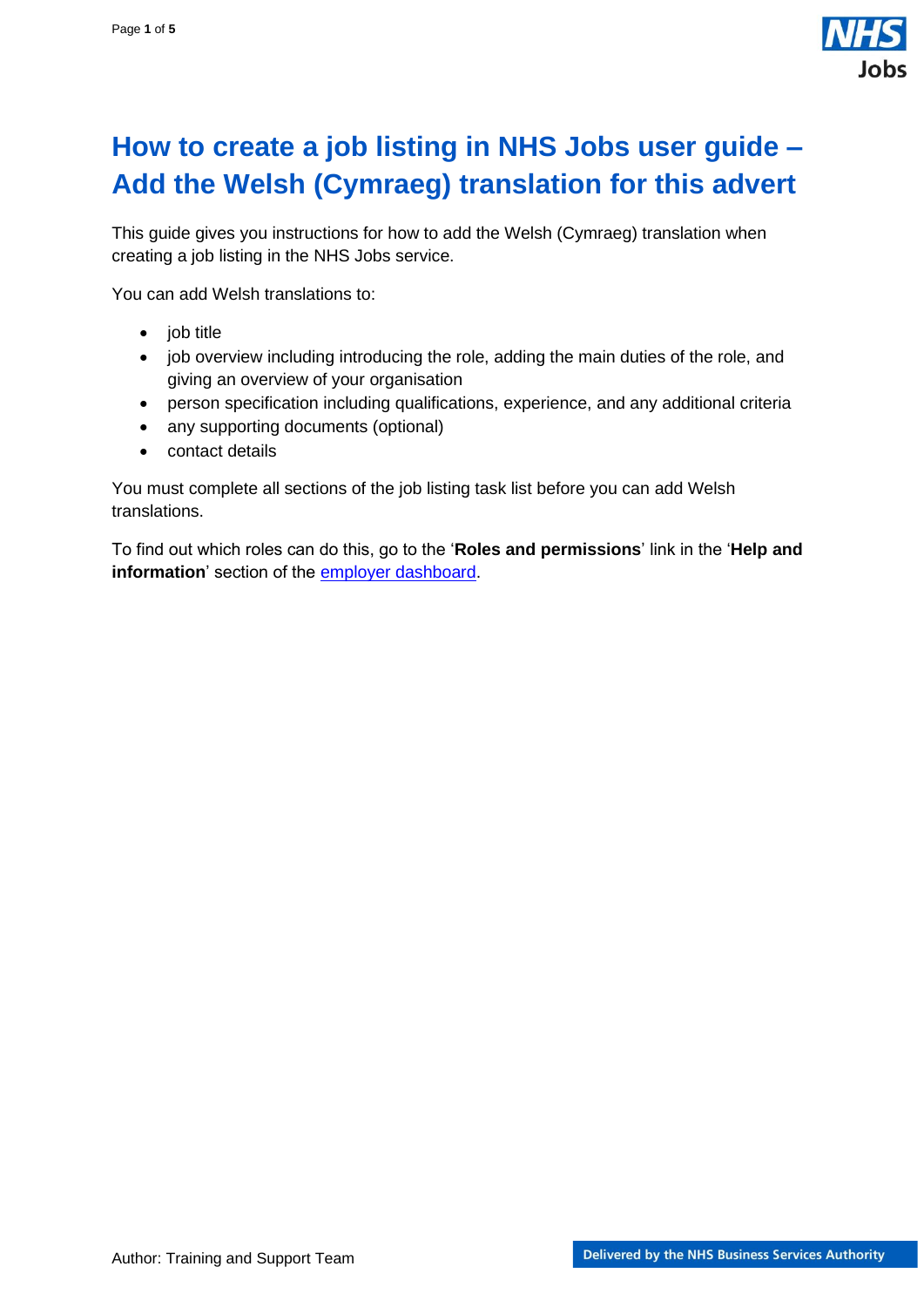# **Contents**

| How to create a job listing in NHS Jobs user guide - Add the Welsh (Cymraeg) translation |  |
|------------------------------------------------------------------------------------------|--|
|                                                                                          |  |
|                                                                                          |  |
|                                                                                          |  |
|                                                                                          |  |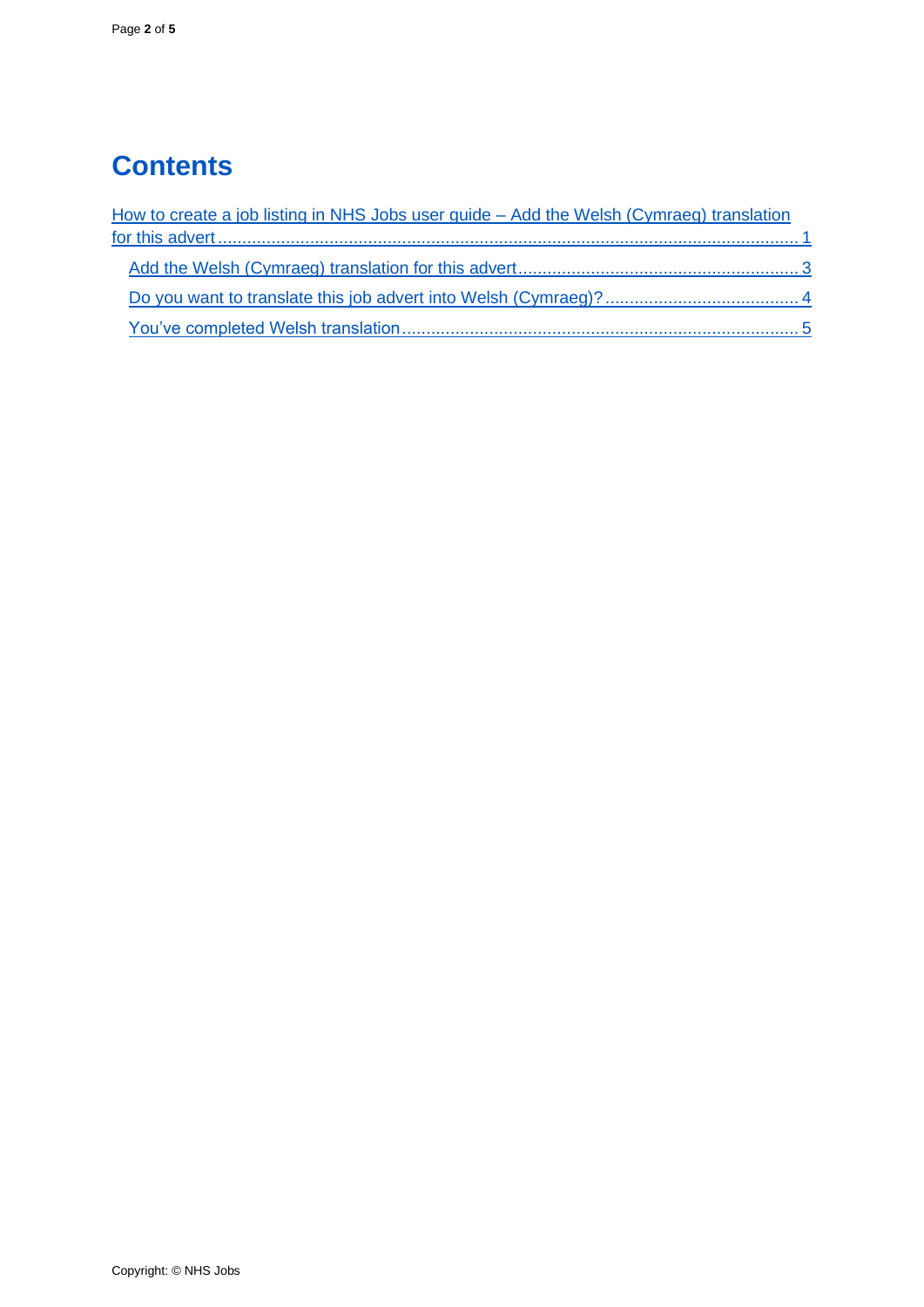### <span id="page-2-0"></span>**Add the Welsh (Cymraeg) translation for this advert**

This page gives you instructions for how to add the Welsh (Cymraeg) translation for this advert.

**Important:** You'll only see 'Welsh translation' if you're using this in your organisations account. You must complete all sections of the job listing task list before you can do this.

The different statuses are:

- **NOT STARTED**  you haven't started the job listing section.
- **STARTED** you've started the job listing section but it's incomplete.
- **COMPLETED** you've completed the job listing section.
- **CANNOT START YET** you need to complete all sections before this is available.

To add the Welsh (Cymraeg) translation for this advert, complete the following step:

**1.** Select the ['Welsh translation'](#page-3-0) link.

| Jobs<br><b>BETA</b> Your feedback will help us to improve this service.<br><b>NHS BSA Training</b><br>Training and Support Officer job listing<br><b>DRAFT</b><br>Reference no: T1111-22-1234<br>Job listing incomplete<br>You have completed 11 of 12 sections.<br>Add the job title<br><b>COMPLETED</b><br>Job title and reference number<br>Add the details of the job<br><b>COMPLETED</b><br>About the job and pay<br><b>COMPLETED</b><br>Location<br>Contact details and closing date<br><b>COMPLETED</b><br>Add the job overview, job description and person<br>specification<br><b>Job overview</b><br><b>COMPLETED</b><br>Job description<br><b>COMPLETED</b><br><b>COMPLETED</b><br>Person specification<br><b>COMPLETED</b><br><b>Supporting documents</b><br>Add pre-application and additional application questions<br>Pre-application questions<br><b>COMPLETED</b><br><b>COMPLETED</b><br><b>Additional application questions</b><br>Add the recruitment team<br><b>Recruitment team</b><br><b>COMPLETED</b><br>Add the Welsh (Cymraeg) translation for this advert<br>Welsh translation<br><b>NOT STARTED</b><br>You need to complete all sections before you can publish your listing.<br>Save and come back later<br>Privacy policy<br>Terms and conditions<br>Accessibility Statement Cookies<br>How to create and publish jobs<br>Crown copyright | You're viewing NHS BSA Training<br>Change |
|-----------------------------------------------------------------------------------------------------------------------------------------------------------------------------------------------------------------------------------------------------------------------------------------------------------------------------------------------------------------------------------------------------------------------------------------------------------------------------------------------------------------------------------------------------------------------------------------------------------------------------------------------------------------------------------------------------------------------------------------------------------------------------------------------------------------------------------------------------------------------------------------------------------------------------------------------------------------------------------------------------------------------------------------------------------------------------------------------------------------------------------------------------------------------------------------------------------------------------------------------------------------------------------------------------------------------------------------------------------------------|-------------------------------------------|
|                                                                                                                                                                                                                                                                                                                                                                                                                                                                                                                                                                                                                                                                                                                                                                                                                                                                                                                                                                                                                                                                                                                                                                                                                                                                                                                                                                       | Signed in as NHSBSA Training Sign Out     |
|                                                                                                                                                                                                                                                                                                                                                                                                                                                                                                                                                                                                                                                                                                                                                                                                                                                                                                                                                                                                                                                                                                                                                                                                                                                                                                                                                                       |                                           |
|                                                                                                                                                                                                                                                                                                                                                                                                                                                                                                                                                                                                                                                                                                                                                                                                                                                                                                                                                                                                                                                                                                                                                                                                                                                                                                                                                                       |                                           |
|                                                                                                                                                                                                                                                                                                                                                                                                                                                                                                                                                                                                                                                                                                                                                                                                                                                                                                                                                                                                                                                                                                                                                                                                                                                                                                                                                                       |                                           |
|                                                                                                                                                                                                                                                                                                                                                                                                                                                                                                                                                                                                                                                                                                                                                                                                                                                                                                                                                                                                                                                                                                                                                                                                                                                                                                                                                                       |                                           |
|                                                                                                                                                                                                                                                                                                                                                                                                                                                                                                                                                                                                                                                                                                                                                                                                                                                                                                                                                                                                                                                                                                                                                                                                                                                                                                                                                                       |                                           |
|                                                                                                                                                                                                                                                                                                                                                                                                                                                                                                                                                                                                                                                                                                                                                                                                                                                                                                                                                                                                                                                                                                                                                                                                                                                                                                                                                                       |                                           |
|                                                                                                                                                                                                                                                                                                                                                                                                                                                                                                                                                                                                                                                                                                                                                                                                                                                                                                                                                                                                                                                                                                                                                                                                                                                                                                                                                                       |                                           |
|                                                                                                                                                                                                                                                                                                                                                                                                                                                                                                                                                                                                                                                                                                                                                                                                                                                                                                                                                                                                                                                                                                                                                                                                                                                                                                                                                                       |                                           |
|                                                                                                                                                                                                                                                                                                                                                                                                                                                                                                                                                                                                                                                                                                                                                                                                                                                                                                                                                                                                                                                                                                                                                                                                                                                                                                                                                                       |                                           |
|                                                                                                                                                                                                                                                                                                                                                                                                                                                                                                                                                                                                                                                                                                                                                                                                                                                                                                                                                                                                                                                                                                                                                                                                                                                                                                                                                                       |                                           |
|                                                                                                                                                                                                                                                                                                                                                                                                                                                                                                                                                                                                                                                                                                                                                                                                                                                                                                                                                                                                                                                                                                                                                                                                                                                                                                                                                                       |                                           |
|                                                                                                                                                                                                                                                                                                                                                                                                                                                                                                                                                                                                                                                                                                                                                                                                                                                                                                                                                                                                                                                                                                                                                                                                                                                                                                                                                                       |                                           |
|                                                                                                                                                                                                                                                                                                                                                                                                                                                                                                                                                                                                                                                                                                                                                                                                                                                                                                                                                                                                                                                                                                                                                                                                                                                                                                                                                                       |                                           |
|                                                                                                                                                                                                                                                                                                                                                                                                                                                                                                                                                                                                                                                                                                                                                                                                                                                                                                                                                                                                                                                                                                                                                                                                                                                                                                                                                                       |                                           |
|                                                                                                                                                                                                                                                                                                                                                                                                                                                                                                                                                                                                                                                                                                                                                                                                                                                                                                                                                                                                                                                                                                                                                                                                                                                                                                                                                                       |                                           |
|                                                                                                                                                                                                                                                                                                                                                                                                                                                                                                                                                                                                                                                                                                                                                                                                                                                                                                                                                                                                                                                                                                                                                                                                                                                                                                                                                                       |                                           |
|                                                                                                                                                                                                                                                                                                                                                                                                                                                                                                                                                                                                                                                                                                                                                                                                                                                                                                                                                                                                                                                                                                                                                                                                                                                                                                                                                                       |                                           |
|                                                                                                                                                                                                                                                                                                                                                                                                                                                                                                                                                                                                                                                                                                                                                                                                                                                                                                                                                                                                                                                                                                                                                                                                                                                                                                                                                                       |                                           |
|                                                                                                                                                                                                                                                                                                                                                                                                                                                                                                                                                                                                                                                                                                                                                                                                                                                                                                                                                                                                                                                                                                                                                                                                                                                                                                                                                                       |                                           |
|                                                                                                                                                                                                                                                                                                                                                                                                                                                                                                                                                                                                                                                                                                                                                                                                                                                                                                                                                                                                                                                                                                                                                                                                                                                                                                                                                                       |                                           |
|                                                                                                                                                                                                                                                                                                                                                                                                                                                                                                                                                                                                                                                                                                                                                                                                                                                                                                                                                                                                                                                                                                                                                                                                                                                                                                                                                                       |                                           |
|                                                                                                                                                                                                                                                                                                                                                                                                                                                                                                                                                                                                                                                                                                                                                                                                                                                                                                                                                                                                                                                                                                                                                                                                                                                                                                                                                                       |                                           |
|                                                                                                                                                                                                                                                                                                                                                                                                                                                                                                                                                                                                                                                                                                                                                                                                                                                                                                                                                                                                                                                                                                                                                                                                                                                                                                                                                                       |                                           |
|                                                                                                                                                                                                                                                                                                                                                                                                                                                                                                                                                                                                                                                                                                                                                                                                                                                                                                                                                                                                                                                                                                                                                                                                                                                                                                                                                                       |                                           |
|                                                                                                                                                                                                                                                                                                                                                                                                                                                                                                                                                                                                                                                                                                                                                                                                                                                                                                                                                                                                                                                                                                                                                                                                                                                                                                                                                                       |                                           |
|                                                                                                                                                                                                                                                                                                                                                                                                                                                                                                                                                                                                                                                                                                                                                                                                                                                                                                                                                                                                                                                                                                                                                                                                                                                                                                                                                                       |                                           |
|                                                                                                                                                                                                                                                                                                                                                                                                                                                                                                                                                                                                                                                                                                                                                                                                                                                                                                                                                                                                                                                                                                                                                                                                                                                                                                                                                                       |                                           |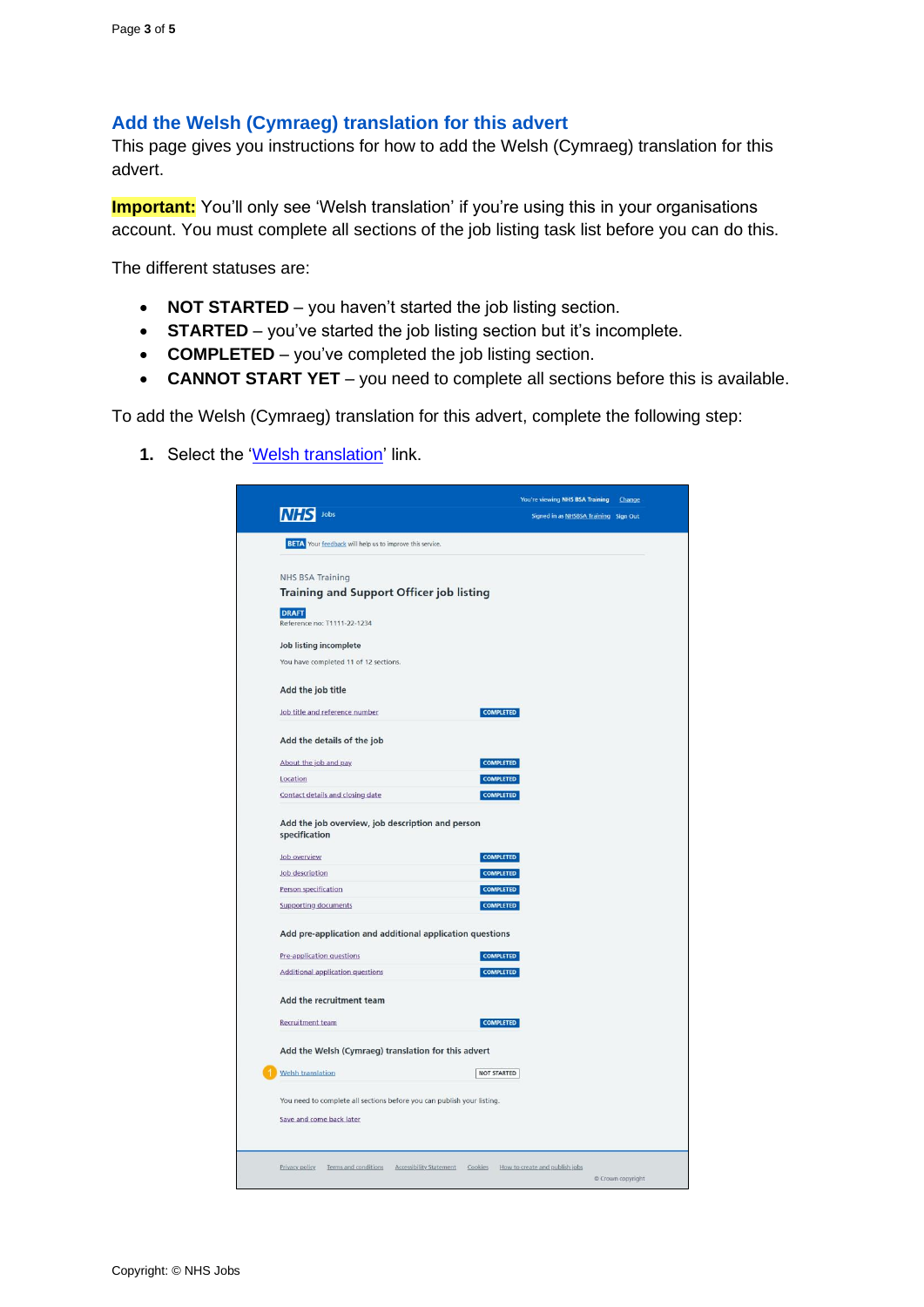### <span id="page-3-0"></span>**Do you want to translate this job advert into Welsh (Cymraeg)?**

This page gives you instructions for how to confirm if you want to translate this job advert into Welsh (Cymraeg).

**Important:** If you select 'Yes', you'll need to recreate the whole advert in Welsh (Cymraeg).

To confirm if you want to translate this job advert into Welsh (Cymraeg), complete the following steps:

- **1.** Select an answer:
	- ['Yes'](#page-3-1)
	- ['No'](#page-4-0)
- **2.** Select the 'Save and continue' button.



<span id="page-3-1"></span>If you need to add Welsh translations, go to a user guide or video from the '**Create a job listing**' section of the ['Help and support for employers'](https://www.nhsbsa.nhs.uk/new-nhs-jobs-service/help-and-support-employers) webpage.

Once you've added Welsh translations, go to the ['You've completed Welsh](#page-4-0) translation' page.